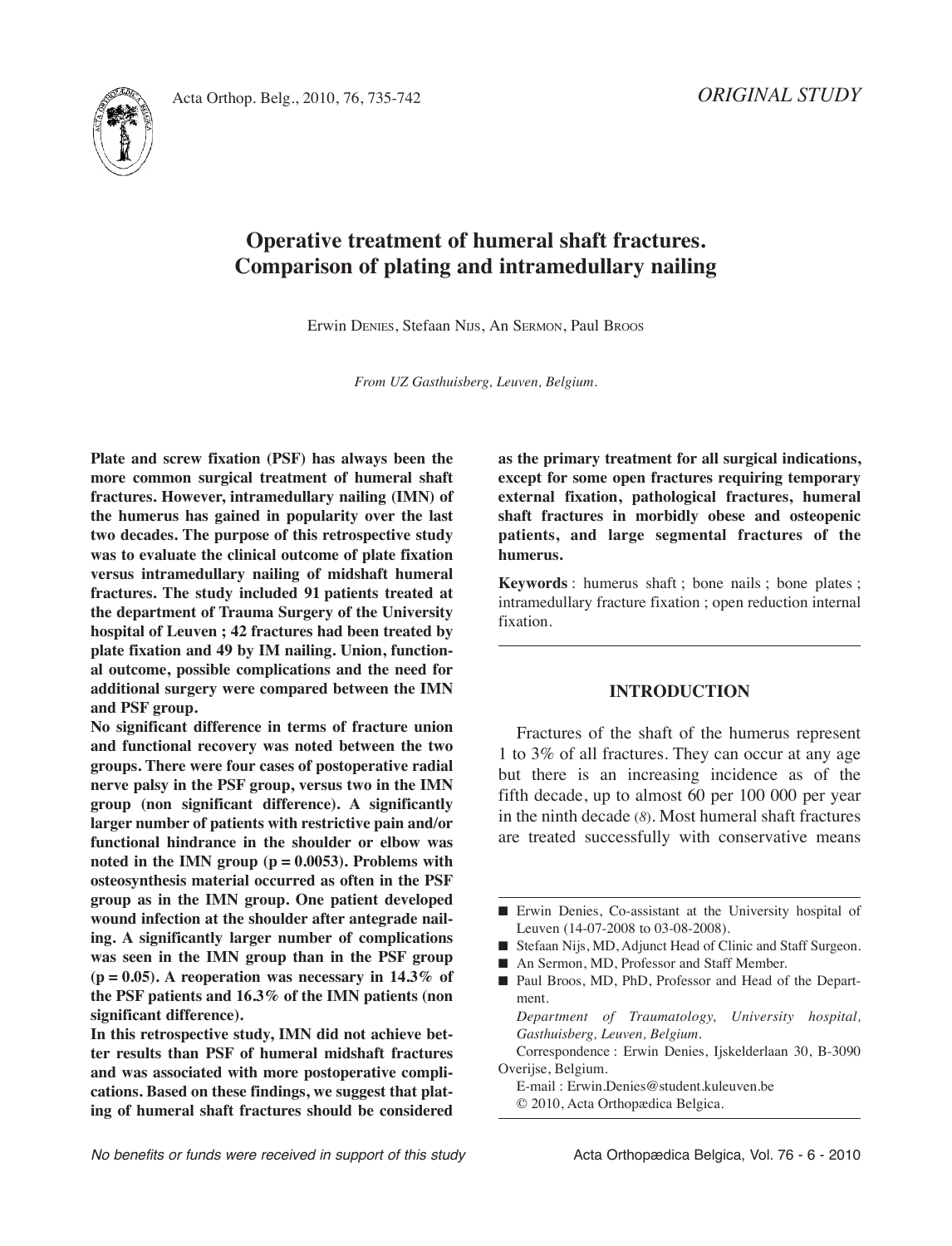(*22*) but there is an indication for surgical treatment in some cases (*14*)*.* Plate and screw fixation remains the gold standard for surgical treatment (*7*)*.*

Intramedullary nailing (IMN) of the humerus became more popular over the last two decades, as a result of the rise of minimal invasive treatments, the attractiveness of what appears to be a simple procedure, technological advances and an aggressive marketing. The popularity of IMN has subsequently declined after several reports of shoulder and elbow morbidity, more frequent reoperations and less good union of the fracture. Until now there is no consensus concerning which technique is to be used preferably for the different surgical indications.

We review our recent experience with surgical treatment of humeral shaft fractures within the department of Traumatology of the University Hospital Gasthuisberg, Leuven. Together with a previous publication, we now have a 22 year follow-up of operatively treated humeral shaft fractures in the department (*16*)*.*

#### **MATERIAL AND METHODS**

Between 2000 and 2007, 105 skeletally mature adult patients were treated operatively at the department of Traumatology of the University hospital of Leuven for a non-pathological humeral shaft fracture.

Sufficient data was available for inclusion of 91 of these 105 patients in this study. Non-cooperative patients, due to a diminished cognitive condition caused by head trauma or with advanced dementia were not included. Patients with insufficient follow-up data and patients with other pathologies of the upper extremities were also excluded. All patients had a minimum followup of 24 months.

Of these 91 patients, 42 underwent plate fixation : 25 men with an average age of 45.1 years and 17 women with an average age of 52.8 years. An anterolateral access was used in 11 patients, a posterior access in 31.

The IMN group consisted of 49 patients : 21 male patients with an average age of 47.5 years and 28 female patients with an average age of 56.1 years. Twenty one patients underwent retrograde IM nailing and 28 antegrade IM nailing.

Fractures were classified according to the AO classification (*18*) (table I). Operative indications were failure of non-operative treatment, polytrauma patients, radial

| <b>AO-</b> classification                           | <b>PSF</b>     | <b>IMN</b>     | <b>TOTAL</b>   |
|-----------------------------------------------------|----------------|----------------|----------------|
| Total                                               | $(n=42)$       | $(n=49)$       | $(n=91)$       |
| Type A : simple (non<br>comminuted) fractures       | 23             | 32             | 55             |
| A1 : Spiral fractures                               | 8              | 14             | 22.            |
| A2 : Oblique fractures                              | $\overline{5}$ | 7              | 12             |
| A3 : Transverse fractures                           | 10             | 11             | 21             |
| <b>Type B: Fractures with</b><br>butterfly fragment | 15             | 14             | 29             |
| B1 : Spiral fractures                               | $\overline{5}$ | 9              | 14             |
| B2 : Bending wedge fractures                        | 7              | $\overline{4}$ | 11             |
| B3 : Wedgefractures with<br>more than one fragment  | 3              | 1              | 4              |
| <b>Type C: Comminuted</b><br>fractures              | 4              | 3              | 7              |
| C1 : Double spiral fractures                        | 3              | $\overline{c}$ | $\overline{5}$ |
| C2 : Segmental fractures                            | $\Omega$       | 1              | 1              |
| C3 : Complexe fractures                             | 1              | $\Omega$       | 1              |

PSF : plate and screw fixation ; IMN : intramedullary nailing.

Table II.  $-$  Radial nerve palsy

|            |          | <b>Preoperative n</b> $(\%)$ <b>Postoperative n</b> $(\%)$ |
|------------|----------|------------------------------------------------------------|
| <b>PSF</b> | 10(23.8) | 1(2.0)                                                     |
| <b>IMN</b> | 2(4.8)   | 0(0)                                                       |
| Total      | 12(28.6) | 1(2.0)                                                     |

PSF : plate and screw fixation ; IMN : intramedullary nailing.

nerve palsy, open fractures, floating elbow and fractures with vascular injury.

Radial nerve palsy was present preoperatively in 10 patients in the PSF group and in 2 in the IMN group. One year postoperatively, all had recovered, except one in the PSF group (table II). Preoperative radial nerve palsies were mainly seen in association with high-energy trauma, open fractures and Holstein-Lewis fractures.

Two patients in the PSF and one patient in the IMN group were temporarily treated with external fixation for a maximum of ten days before proceeding with a definitive treatment.

| Table $I = AO$ - fracture classification |  |
|------------------------------------------|--|
|------------------------------------------|--|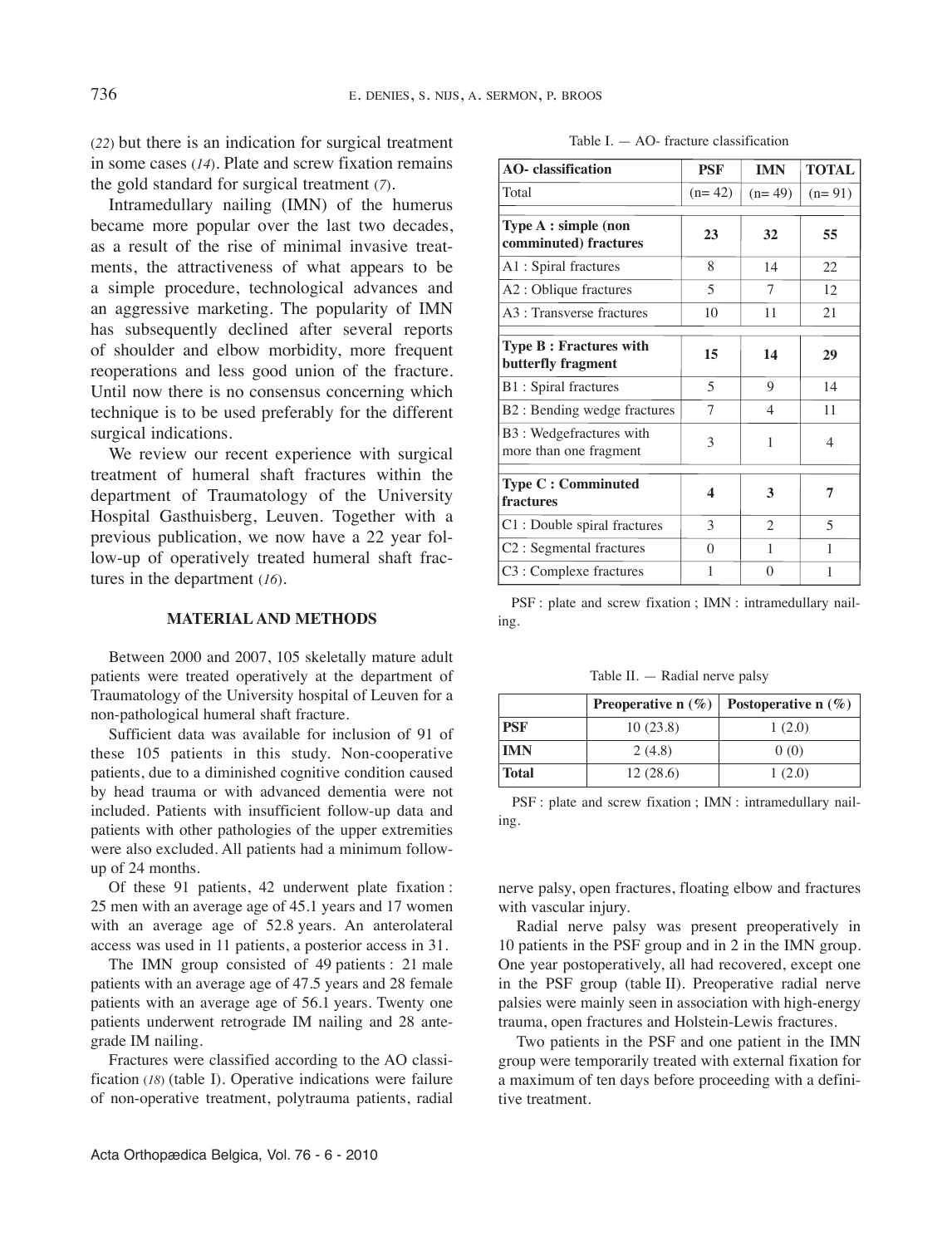All procedures were performed by or under direct supervision of a staff surgeon.

The choice of the operative technique was based on the general recommendations at the time of treatment. Generally, fractures with vascular injury, open fractures and fractures with radial nerve palsy were treated with plate fixation, which allowed for exploration of the lesion.

In the IMN group, Unreamed Humeral Nails (Synthes, USA) and Expert Humeral Nails (Synthes, USA) were used. In the PSF group Dynamic Compression Plates, Low Contact Dynamic Compression Plates and Waldemar Link plates were used.

Union, functional outcome, possible complications and the need for additional surgery were compared between the IMN and PSF group. "Union" was defined as fracture healing within a period of six months. "Delayed union" was defined as healing between six months and one year. "Non-union" referred to fractures that were not healed within one year and needing reosteosynthesis.

Functional outcome was graded as excellent, good, fair or poor. Excellent healing meant that complete functional recovery was achieved. The outcome was rated as good if there was a suboptimal recovery without an impact on work and everyday activity. The functional outcome was rated as fair when patients experienced functional impairment with daily activities and work. Poor recovery meant that daily or work activities had to be abandoned because of functional impairment.

Complications that were compared included : the occurrence of iatrogenic fractures, hardware failure, morbidity of shoulder or elbow, radial nerve palsy, the occurrence of infections and compartment syndrome. We also compared the need for additional surgery. The results were statistically evaluated with Fisher's Exact test.

#### **RESULTS**

Union was obtained within six months in 70.3% of all fractures, delayed union was noted in 20.9% and non-union in 8.8%. Patients with delayed union were followed for at least another six months after which the possibility of secondary treatment was considered. There was no significant difference in union rates between the PSF and the IMN group (table III). In the PSF group, non-union after one year was noted in three cases, all with hardware failures (broken screws in 2, broken plate in one) Reoperation on these three patients was successful-

Table III. — Time to union

|                  | <b>TOTAL</b> |      | <b>PSF</b>  |      | <b>IMN</b> |      |
|------------------|--------------|------|-------------|------|------------|------|
|                  | n            | $\%$ | $\mathbf n$ | $\%$ | n          | $\%$ |
| <b>Union</b>     | 64           | 70.3 | 30          | 71.4 | 34         | 69.4 |
| Delayed Union    | 19           | 20.9 | 9           | 21.4 | 10         | 20.4 |
| <b>Non Union</b> | 8            | 8.8  | 3           | 7.1  |            | 10.2 |

PSF : plate and screw fixation ; IMN : intramedullary nailing.

ly performed with a new PSF, combined with bone grafting in two patients.

In the IMN group five patients presented nonunion after one year. Two showed loosening of distal locking screws and one migration of the nail. Two of these underwent revision with PSF, of which one with bone grafts.

A third patient denied any further surgery, as he had no functional limitation and presented no complaints.

In the two patients who had nonunion after IMN without loosening of screws or hardware migration, the unreamed humeral nail (UHN) was replaced by an Expert humeral nail.

No significant difference in functional recovery was seen between the two groups (table Iv). Overall, the functional recovery was excellent in 71.4%, good in 20.9%, fair in 3.3% and poor in 4.4% of patients.

There were 6 cases of postoperative radial nerve palsy : four in the PSF group and two in the IMN group. Secondary exploration of the nerve was done in one patient in each group. In the PSF patient, the nerve was found to be trapped underneath the plate. This was repaired with an interposed sural nerve graft but the palsy had not recovered one year later. In the IMN patient, the radial nerve was found to be trapped under a Dall-Miles cable used for reduction of the fracture before nailing. After release of the nerve, there was incomplete recovery of the palsy after one year. Three iatrogenic fractures occurred, all in the IMN group : one at the distal tip of an antegrade nail in the distal humerus, two at the entrance site of a retrograde nail. One of these fractures was a supracondylar fracture for which revision with extended PSF was needed (fig 1).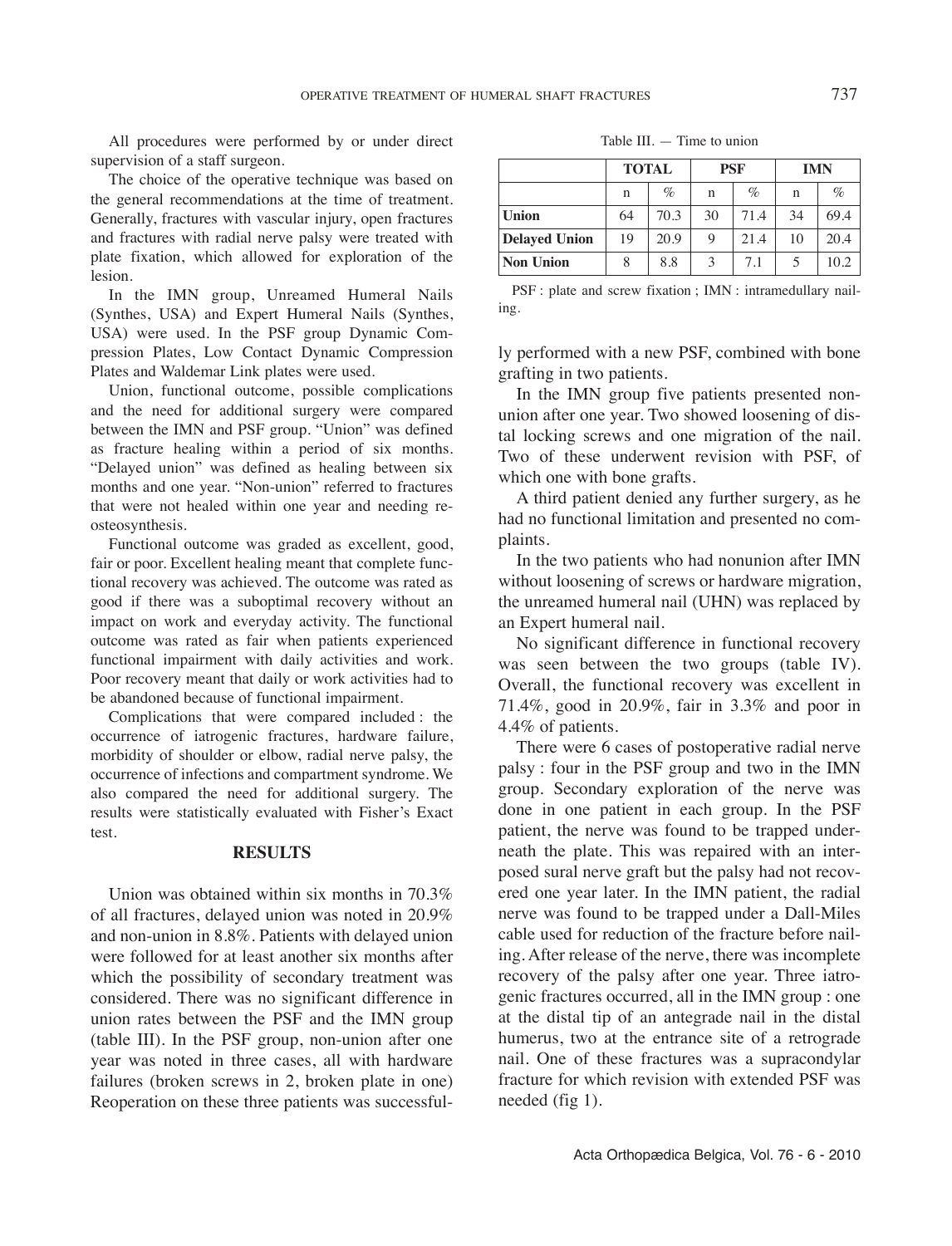|                  | <b>TOTAL</b> |      | <b>PSF</b> |      | <b>IMN</b>     |      |
|------------------|--------------|------|------------|------|----------------|------|
|                  | n            | $\%$ | n          | $\%$ | $\mathbf n$    | $\%$ |
| <b>Excellent</b> | 65           | 71.4 | 32         | 76.2 | 33             | 67.3 |
| Good             | 19           | 20.9 | 8          | 19.0 | 11             | 22.4 |
| Fair             | 3            | 3.3  |            | 2.4  | $\overline{c}$ | 4.1  |
| Poor             |              | 4.4  |            | 2.4  | 3              | 6.1  |

Table Iv. — Functional recovery

PSF : plate and screw fixation ; IMN : intramedullary nailing.

There were significantly more patients with restrictive pain and/or functional hindrance in the shoulder or elbow in the IMN group ( $p = 0.0053$ ). Eight patients reported persisting pain in the shoulder or elbow one year after the operation, all in the IMN group. After retrograde nailing, two out of 21 patients (9.5%) reported persisting elbow pain at the nail insertion place. After antegrade nailing, 6 of 28 patients (21.4%) reported shoulder complaints related with impingement ; one patient developed a frozen shoulder (table V).

Problems with osteosynthesis material occurred as often in the PSF group (9.5%) as in the IMN group (8.8%) (table v). One broken plate and one bended plate were seen in follow-up, as well as screw breakage in two cases. Following bending or breakage of the plate, a new plate fixation was done, ending up in union with an excellent functional outcome. In the IMN group migration of the nail was noted twice, in each case with impingement in the shoulder ; non-union of the fracture occurred in one case. Breakage of the distal locking screws was seen twice in the IMN group.

One patient had a wound infection at the shoulder after antegrade nailing with an unreamed humeral nail. The infection with coagulase negative staphylococci was treated with antibiotics and the wound was temporary treated with a vacuum-assisted closing device. Twenty-six days later, the wound was secondarily closed (table V). No compartment syndrome occurred among the 91 patients.

Overall, a significantly larger number of complications was seen in the IMN group (36.7%) than in the PSF group  $(19.0\%)$  ( $p = 0.05$ ) (table V).



*Fig. 1.* — Additional plate and screw fixation for an iatrogenic supracondylar humeral fracture after retrograde intramedullary nailing.

A reoperation was necessary in 14.3% of the PSF patients and 16.3% of the IMN patients (nonsignificant difference) (table VI).

# **DISCUSSION**

Conservative treatment of humeral shaft fractures is credited with union rates of more than 90% (*5, 21*)*.* Although complete anatomical reduction is rarely achieved, there is usually a good functional outcome (*23*)*.* Shortening up to 3 cm, rotation less than 30° and angulation up to 20° are considered acceptable (*12*)*.*

Sometimes however there is a specific indication for surgical treatment. The surgical indications in this study were : unacceptable reduction, associated vascular lesions, open fractures, radial nerve palsy, polytrauma patients, floating elbow and one patient with obesity who was at risk for developing a varus angulation. These indications are in line with the literature (*7*).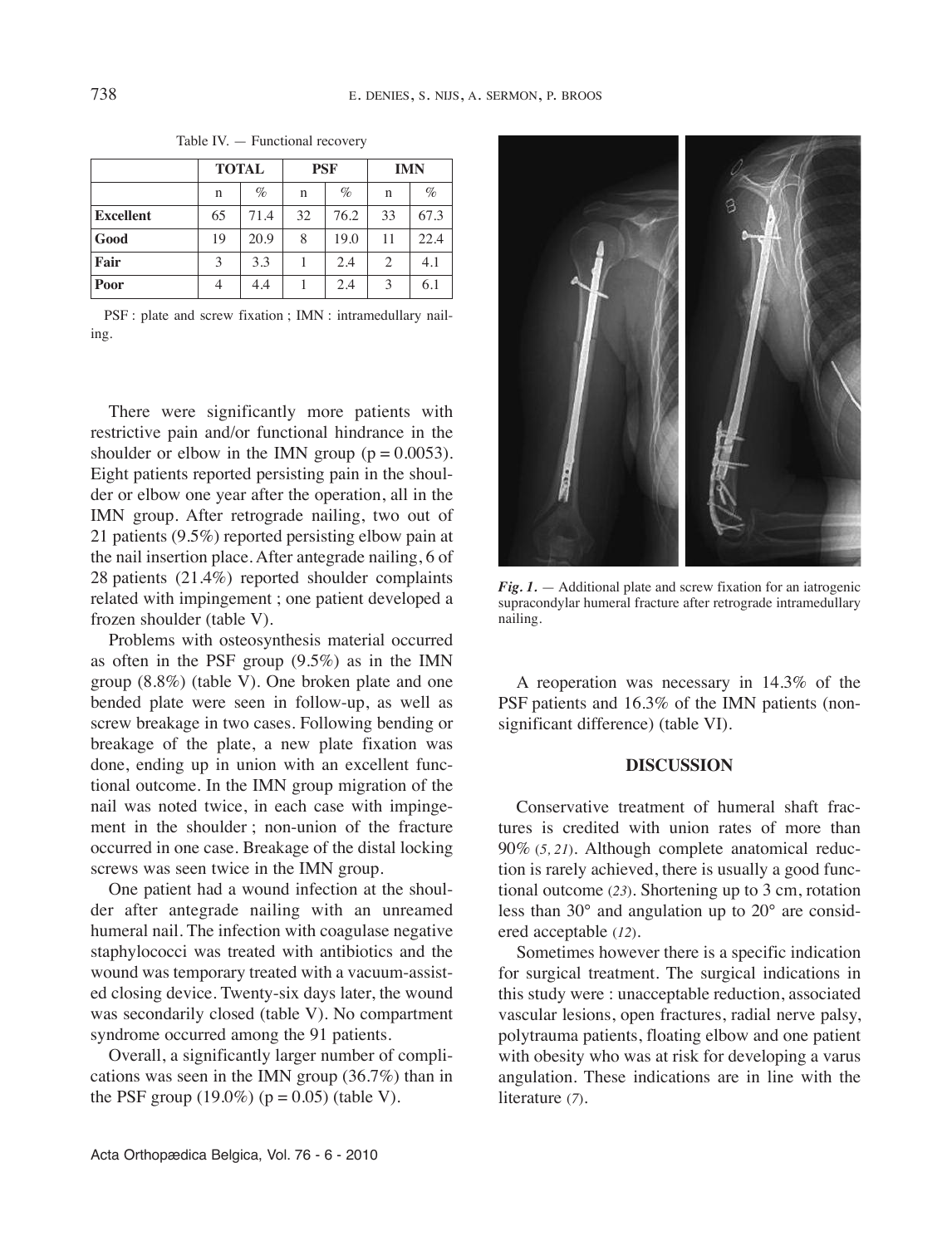|                                    |                | <b>Total</b>   | <b>PSF</b>              |                | <b>IMN</b>     |                |
|------------------------------------|----------------|----------------|-------------------------|----------------|----------------|----------------|
|                                    | $\mathbf n$    | $\mathcal{O}'$ | N                       | $\mathcal{O}'$ | $\mathbf n$    | $\mathcal{O}'$ |
| <b>Postoperative complications</b> | 26             | 28.6           | 8                       | 19.0           | 18             | 36.7           |
| Radial nerve palsy                 | 6              | 6.6            | $\overline{\mathbf{4}}$ | 9.5            | $\overline{2}$ | 4.1            |
| Complete recoverey                 | $\overline{4}$ | 4.4            | 3                       | 7.1            |                | $\overline{2}$ |
| Partial recovery                   |                | 1.1            | $\theta$                | $\Omega$       |                | 2              |
| No recovery                        |                | 1.1            |                         | 2.4            | $\Omega$       | $\Omega$       |
| Iatrogenic fracture                | 3              | 3.3            | $\bf{0}$                | $\bf{0}$       | 3              | 6.1            |
| <b>Pain/functional restriction</b> | 8              | 8.8            | $\bf{0}$                | $\bf{0}$       | 8              | 16.3           |
| Elbow                              | $\overline{2}$ | 2.2            | $\theta$                | $\Omega$       | $\overline{2}$ | 4.1            |
| Shoulder                           | 6              | 6.6            | $\theta$                | $\Omega$       | 6              | 12.2           |
| <b>Hardware failure</b>            | 8              | 8.8            | 4                       | 9.5            | 4              | 8.2            |
| Migration                          | $\overline{2}$ | 2.2            | $\theta$                | $\Omega$       | $\overline{2}$ | 4.1            |
| Breakage plate                     | $\mathbf{1}$   | 1.1            | 1                       | 2.4            | $\theta$       | $\theta$       |
| Bending plate                      | 1              | 1.1            |                         | 2.4            | $\theta$       | $\theta$       |
| Migration/ breakage screws         | 4              | 4.4            | $\overline{2}$          | 4.8            | $\overline{c}$ | 4.1            |
| <b>Infection</b>                   | 1              | 1.1            | $\bf{0}$                | 0.0            | 1              | 2.0            |
| <b>Compartment syndrome</b>        | $\mathbf 0$    | $\mathbf{0}$   | $\bf{0}$                | $\bf{0}$       | $\bf{0}$       | $\bf{0}$       |

Table v. — Postoperative complications

Table VI.  $-$  Reoperations

|                                                    | <b>Total</b>  |      | <b>PSF</b> |      | <b>IMN</b>  |      |
|----------------------------------------------------|---------------|------|------------|------|-------------|------|
|                                                    | n             | $\%$ | N          | $\%$ | $\mathbf n$ | $\%$ |
| Total                                              | 14            | 15.3 | 6          | 14.3 | 8           | 16.3 |
| Non union                                          | $\mathcal{I}$ | 7.7  | 3          | 7.1  | 4           | 8.2  |
| Revision for radial nerve palsy                    | $\bigcap$     | 2.2  |            | 2.4  |             | 2.0  |
| Hardware failure                                   | 8             | 8.8  | $5*$       | 11.9 | $3**$       | 6.1  |
| Removal of osteosynthesis material for impingement |               | 1.1  | $\Omega$   | 0.0  |             | 2.0  |
| Corrective osteotomy for functional hindrance      |               | 1.1  | $\Omega$   | 0.0  |             | 2.0  |
| Correction of peroperative fracture                |               | 1.1  | $\Omega$   | 0.0  |             | 2.0  |

\* Including 3 cases of non-union.

\*\* All 3 cases presented non-union of the fracture.

Plate and screw fixation has always been the more common surgical treatment (*7*), but the choice has become more controversial since the rise of intramedullary nailing. Bhandari *et al* (*2*) carried out a meta-analysis of prospective studies which included 155 patients and could not formulate any conclusive preference.

#### **UNION**

In this study, a union rate of 90% after one year was achieved, without a significant difference between PSF and IMN (table III).

In recent reports, no differences in union rates can be found in some prospective studies (*2*) whereas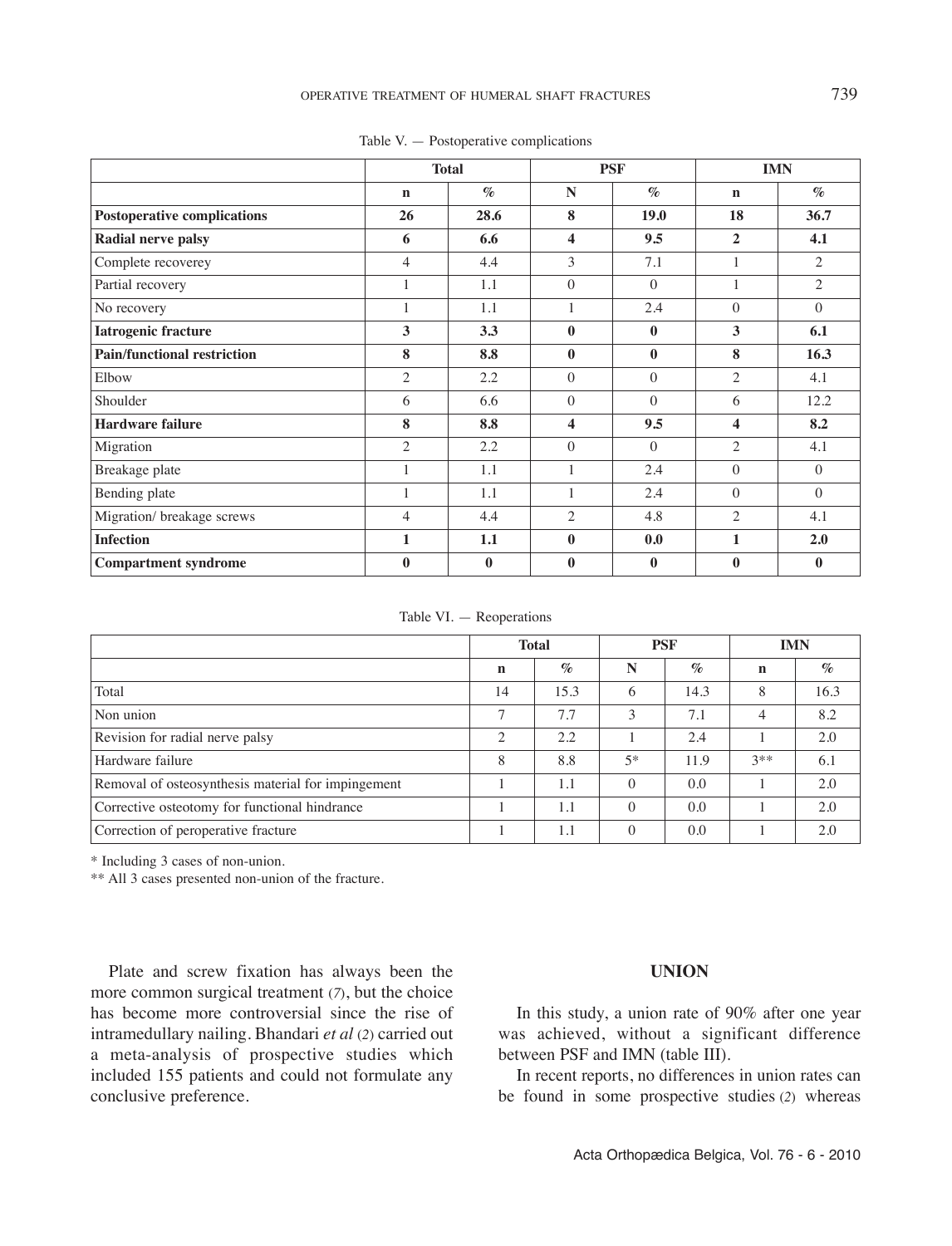plate fixation shows less non-unions than IM nailing in others (*11,16,25*). The average union rate for plate fixation is 96% after one year (*2,25*). The time to eventually achieve union seems to be shorter in the IMN group but plate fixation is more frequently used for more seriously injured patients, patients with open fractures or fractures with vascular injuries, which can slow down the healing process (*4*). We further note that when non-union occured after nailing, patients in this study were revised with a plate, as suggested in literature (*15*). When conservative treatment fails, our policy is to prefer open PSF over IMN. The reduction is generally easier by means of open access since approximating screws can be used for reduction of the fracture. Also any possible pseudoarthrosis can be resected and bone grafts can be placed.

### **FUNCTIONAL OUTCOME**

This study did not conclude to any significant difference in functional outcome between both groups (table Iv). However, there were two patients out of a total of 21 in the IMN group with postoperative pain and hindrance of the elbow after retrograde nailing. After antegrade nailing 6 out of 28 patients reported shoulder problems (table v). These complaints ranged from impingement to frozen shoulder. Similar findings are frequently mentioned in literature (*3,4*). Thus Mc Cormack *et al* reported no significant difference in functional outcome but they had six patients with impingement in their group of 21 IMN patients (*13*). Flinkkilä *et al* (*10*) claim that a correctly placed nail is not responsible for postoperative shoulder problems. This we dispute. Often impingement arises from not positioning the nail distal enough, possibly out of fear to cause a distal iatrogenic fracture in a narrow humerus. Impingement can also arise from migration of unlocked nails.

## **RADIAL NERVE PALSY**

The overall incidence of radial nerve palsy in humeral shaft fractures is approximately 11%; spontaneous recovery can be expected in 70% of cases (*24*).

In the PSF and IMN performed in this study, respectively 10 and 2 patients with preoperative radial nerve palsy or 28.6% were seen. One year postoperatively, there were respectively one and no more patients remaining with radial nerve palsy (table II). Most fractures (83.3%) with preoperative radial nerve palsy were treated with plate fixation, following our policy, in line with the literature.

Radial nerve palsy is the most frequent complication noted after plating of the humerus. In this study, postoperative radial nerve palsy was seen in 6 cases (9.5%) : four in the PSOS group and two in the IMN group (table v). In the PSF group the radial nerve was stuck underneath the plate in one case. This is a frequently documented complication of PSF. With every open reduction treated with PSF one must make sure that the radial nerve is above the plate.

In the IMN group the radial nerve was once stuck under a Dall-Miles cable. This is a disadvantage when using intramedullar nails : in order to obtain a good reduction of the fracture, the fragments sometimes need to be reduced blindly with a cerclage wire or a cable. This is done so the minimal invasive feature of the operation is not compromised. Yet, by blindly cabling the humeral shaft, there is a chance that the radial nerve is being squeezed under the cable. After release of the nerve by removing the Dall-Miles cable, the palsy recovered partially.

## **INFECTION**

Infections after humeral fractures are rare, even with open fractures (1-2%). When infection occurs, there is frequently a secondary reason such as diabetes or serious traumatic vascular lesions. More infections are described after plating (*4*). In this group of patients one patient in the IMN group was seen with a wound infection at the shoulder with coagulase negative staphylococcus, following antegrade nailing. Antibiotic treatment was necessary combined with wound care with a vacuum-assisted closure device.

### **COMPARTMENT SYNDROME**

Compartment syndrome is rare after humeral shaft fractures ; there was no instance in this study.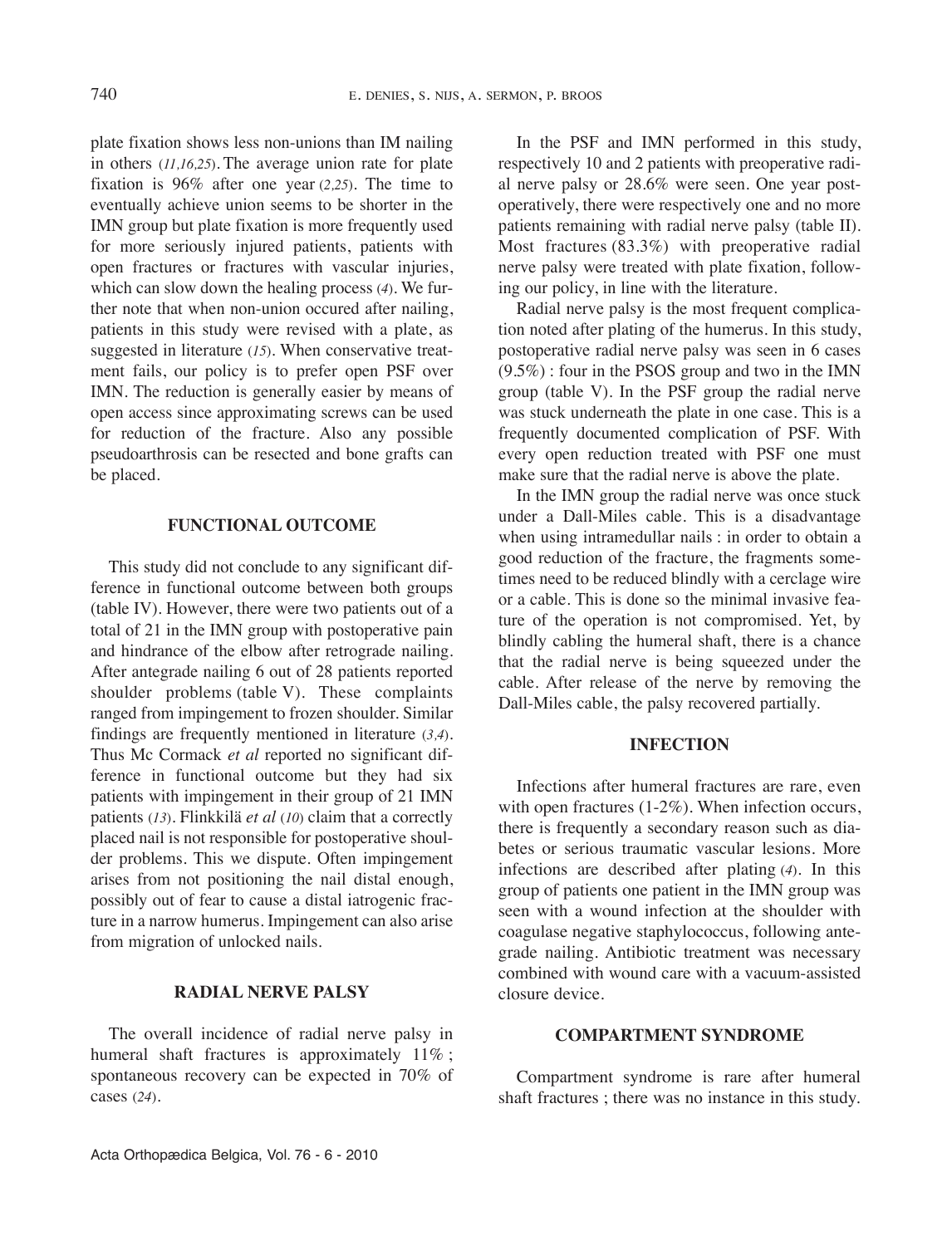## **REOPERATION**

No significant difference was seen between the need for reoperation in the PSF and the IMN group (table vI). However recent literature shows that IMN is more likely to require revision surgery. Bhandari *et al* (*2*) calculated that if one treats ten patients with plate fixation instead of nailing, one reoperation can be avoided (NNT =  $10$ ).

Specific problems with IMN, in this study, were the need for removing antegrade nails owing to impingement complaints and the implementation of corrective osteotomy in a 34-year-old male patient with a physically demanding occupation, to correct a 45° external rotation after IMN. This was done with plate fixation (fig 2). Rotational malalignments are best treated with plate fixation (*1*). When using IMN, we prefer using locked humeral nails since these guarantee better compressive and rotational stability. The use of Ender nails, Steinman pins or Hackethal nails is avoided. Also iatrogenic supracondylar humeral fractures were seen at the retrograde introduction site of the IMN. These were corrected with additional plate fixation (fig 1).

This study is limited in its value by its retrospective nature. We are aware that by including both ante- and retrograde nailing, additional variables are introduced which hamper a direct comparison with plate fixation. It is very difficult to conduct a scientific study based on clinical findings. This may be why a lot of qualitatively good articles on this subject had difficulties reaching a conclusion or formulated contradictory conclusions. This may be obviated by carrying out large randomised prospective, preferably multi-centric, studies.

We must note that more plates were used in this study for the more complex fractures such as open fractures and fractures caused by high-energy trauma with radial nerve palsy. The study results showed that the union rate, the functional outcome and the occurrence of postoperative radial nerve palsy was equivalent in the IMN and the PSF group. However, more postoperative pain and limitation of the shoulder in antegrade nailing and of the elbow in retrograde nailing was seen. This is a morbidity of the insertion site which is also described in literature (*6*). The complications were more frequent in



*Fig.* 2. — Corrective osteotomy with PSOS to correct a  $45^\circ$ external rotation after IMN.

antegrade than in retrograde nailing, but the difference was not significant. Complications requiring reoperation were however significantly more frequent and more serious in the IMN group in comparison with the PSF group.

Bearing this in mind we think that plate fixation must be considered as the primary option for operative treatment of humeral shaft fractures, for the majority of the indications and most certainly for fractures with accompanying radial nerve palsy. Open fractures (Gustilo 2 and higher) or fractures with major soft tissue damage, sometimes need to be treated with primary external fixation (*17*). Segmental humeral shaft fractures, humeral shaft fractures in morbidly obese patients, very osteopenic patients and pathological fractures are preferably treated with IMN *(19,20)*. For all other surgical indications our preference goes to plate fixation.